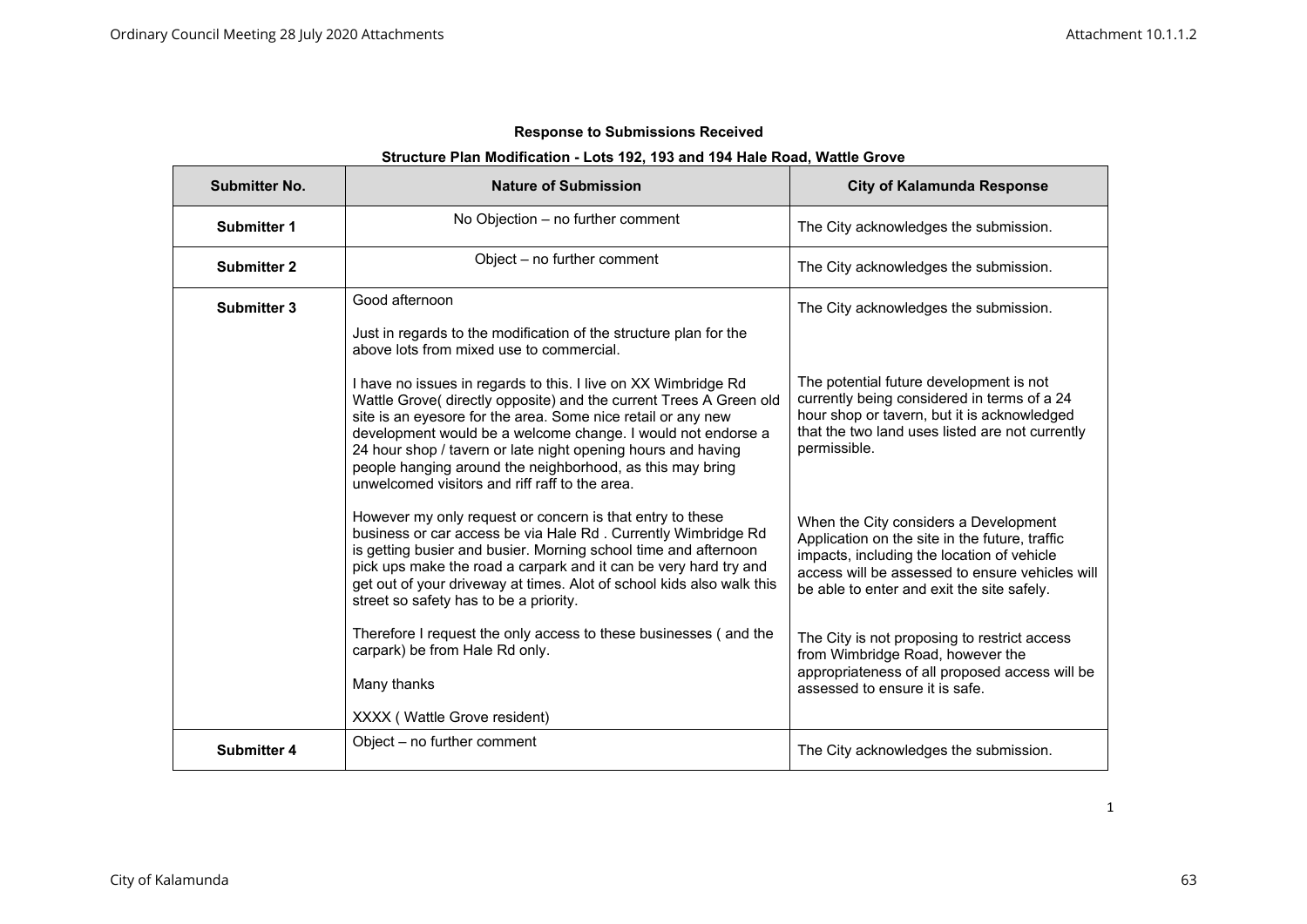| <b>Response to Submissions Received</b> |  |
|-----------------------------------------|--|
|-----------------------------------------|--|

| Structure Plan Modification - Lots 192, 193 and 194 Hale Road, Wattle Grove |                                                                                                                                                                                                                                                                                                                                                                                                                                       |                                                                                                                                                                                                                                                                                                                         |
|-----------------------------------------------------------------------------|---------------------------------------------------------------------------------------------------------------------------------------------------------------------------------------------------------------------------------------------------------------------------------------------------------------------------------------------------------------------------------------------------------------------------------------|-------------------------------------------------------------------------------------------------------------------------------------------------------------------------------------------------------------------------------------------------------------------------------------------------------------------------|
| <b>Submitter 5</b>                                                          | We built our family home in 2018 knowing this land was planned<br>to be residential. Hale Roads traffic is hectic enough already<br>without adding anymore commercial space.                                                                                                                                                                                                                                                          | The City acknowledges the submission.<br>The current structure plan designates the<br>subject sites for 'Mixed Use' development, it<br>has not been planned for residential<br>development.<br>Residential uses are possible under the<br>current land use designation, but other<br>commercial uses are also possible. |
| Submitter 6                                                                 | No objection to proposal regarding Proposed Structure Plan<br>Modification.                                                                                                                                                                                                                                                                                                                                                           | The City acknowledges the submission.                                                                                                                                                                                                                                                                                   |
| <b>Submitter 7</b>                                                          | I object to this on the grounds we brought our property knowing<br>that the adjacent land was not commercial and was told that this<br>would eventually become residential housing. Totally against this<br>becoming commercial.                                                                                                                                                                                                      | The City acknowledges the submission.<br>The current structure plan designates the<br>subject sites for 'Mixed Use' development, it<br>has not been planned for residential<br>development.<br>Residential uses are possible under the<br>current land use designation, but other<br>commercial uses are also possible. |
| <b>Submitter 8</b>                                                          | XXXX have prepared this submission in objection to proposed<br>Outlined Development Plan (ODP)<br>amendments being sought to the Wattle Grove Urban Cell U9<br>ODP. The amendments propose to<br>modify the designated zoning of Lots 192, 193 and 194 (No. 310,<br>318 and 326) Hale Road, Wattle<br>Grove (the subject site) from 'Mixed Use' to 'Commercial' to<br>facilitate a significant increase in<br>shop/retail floorspace. | The City acknowledges the submission.                                                                                                                                                                                                                                                                                   |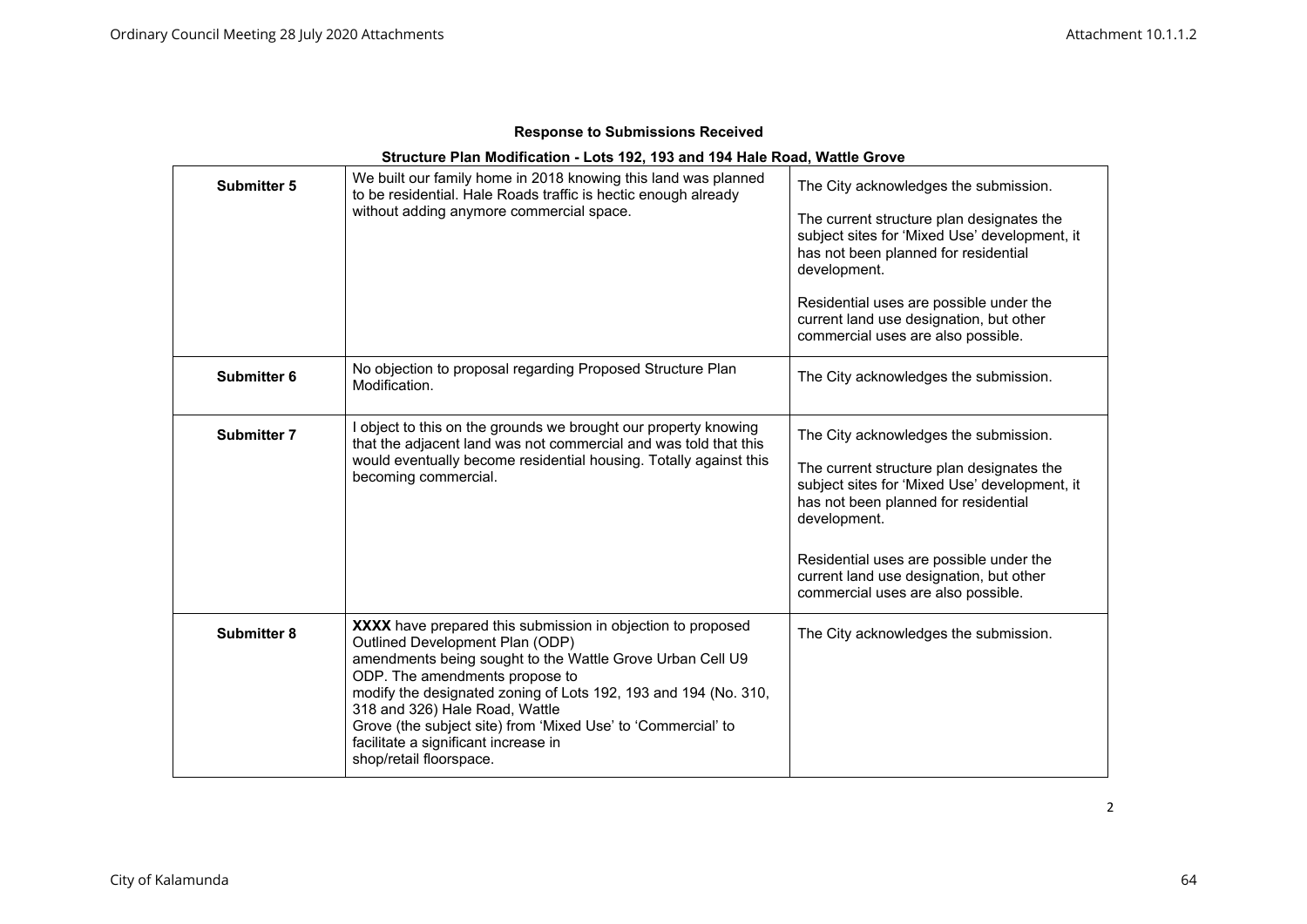# **Structure Plan Modification - Lots 192, 193 and 194 Hale Road, Wattle Grove**

| This submission has been prepared on behalf of Hyde Park<br>Management Ltd, being the landowner<br>Hawaiian's Forrestfield located at Lot 102 (No. 20) Strelitzia<br>Avenue, Forrestfield and Lot 109 (No. 80)<br>Hale Road, Forrestfield approximately 2.2km north east of the<br>subject site.<br>We have reviewed the proposed amendment and accompanying<br>supporting reports prepared by                                                                                                                                                                                                                                                       |                                                                                                          |
|------------------------------------------------------------------------------------------------------------------------------------------------------------------------------------------------------------------------------------------------------------------------------------------------------------------------------------------------------------------------------------------------------------------------------------------------------------------------------------------------------------------------------------------------------------------------------------------------------------------------------------------------------|----------------------------------------------------------------------------------------------------------|
| Dynamic Planning and Pracsys. Whilst the increase in retail<br>floorspace at the existing neighbourhood<br>centre is able to be contemplated, we are concerned that the<br>proposed amendment is not consistent<br>with pivotal aspects of the City of Kalamunda (the City) local                                                                                                                                                                                                                                                                                                                                                                    | The City is satisfied with the information that<br>has been submitted in support of the proposal.        |
| planning framework and the State's<br>planning framework.<br>The additional shop/retail floorspace being sought in this location<br>has not been appropriately justified<br>and lacks supporting information required by State Planning Policy<br>to facilitate such a request. On<br>this basis, we respectfully request that the proposed amendment<br>not be adopted by Council in its<br>current form for the reasons identified below.                                                                                                                                                                                                          | The City is satisfied that the proposed<br>amendment is consistent with relevant<br>planning frameworks. |
| <b>Proposed Amendment - Our Review</b><br>We understand the proposed amendment seeks to rezone a<br>portion of the subject site from 'Mixed<br>Use' to 'Commercial', with the 'Commercial' zoned portion of the<br>subject site being located to front<br>Hale Road. The remaining portion of the site will remain 'Mixed<br>Use'.<br>The Applicant advises that the amendment should be considered<br>a 'minor amendment' in accordance<br>with the Planning and Development (Local Planning Scheme)<br>Regulations 2015. The proposal should<br>not be considered as minor given the proposed doubling of shop-<br>retail net lettable area (NLA). |                                                                                                          |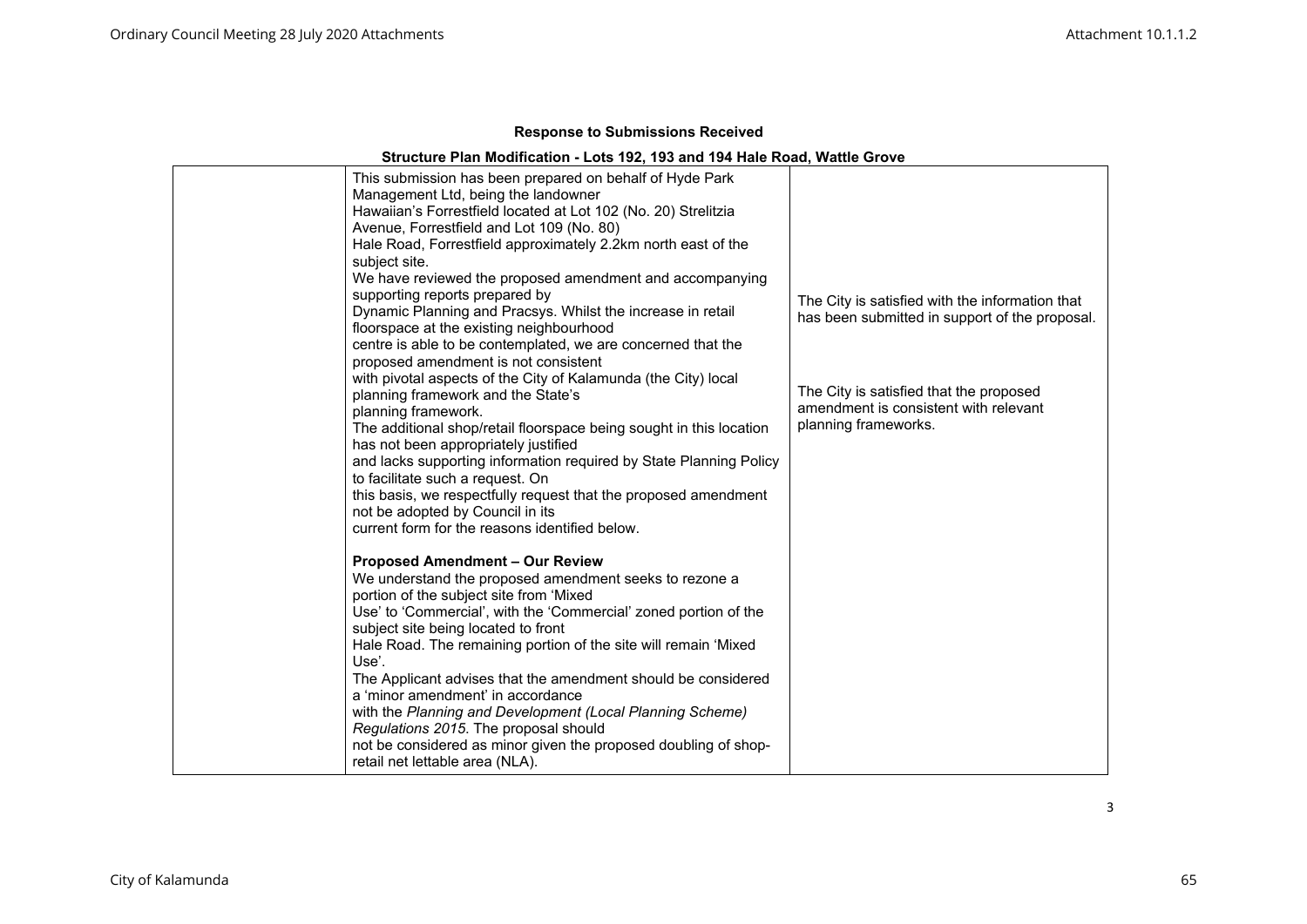# **Structure Plan Modification - Lots 192, 193 and 194 Hale Road, Wattle Grove**

| A development concept plan has been prepared to support the<br>proposed amendments and whilst<br>the City did not advertise this information, we understand that the<br>'Commercial' zoning sought will<br>allow for the development of a supermarket, medical centre,<br>community hub and a tavern. The                                                                                                                                                                                                                                                    | The original information submitted to the City<br>did include a concept plan of a possible<br>development outcome for the site.                                                                                                                                                                                                                                                                                                                                                             |
|--------------------------------------------------------------------------------------------------------------------------------------------------------------------------------------------------------------------------------------------------------------------------------------------------------------------------------------------------------------------------------------------------------------------------------------------------------------------------------------------------------------------------------------------------------------|---------------------------------------------------------------------------------------------------------------------------------------------------------------------------------------------------------------------------------------------------------------------------------------------------------------------------------------------------------------------------------------------------------------------------------------------------------------------------------------------|
| proposed amendment will allow for the development of an<br>additional 3,270m2 of shop-retail NLA<br>adjoining the existing Wattle Grove Village Centre, which currently<br>provides 3,712m2 NLA.<br>The proposed amendment will result in a significant increase to<br>the existing shop-retail floorspace                                                                                                                                                                                                                                                   | Given the City is not currently considering a<br>Development Application, the concept plan<br>was considered to include a high level of detail<br>which is not appropriate for consideration of a<br>structure plan.                                                                                                                                                                                                                                                                        |
| immediately adjoining the existing Wattle Grove Village Centre.<br>Despite this, the proposed<br>amendment is not supported by a Retail Sustainability<br>Assessment (RSA) as required by the Western<br>Australian Planning Commission (WAPC) State Planning Policy<br>4.2 - Activity Centres for Perth and<br>Peel (SPP4.2) or any supporting traffic assessment.                                                                                                                                                                                          | The proposal was supported by a Retail<br>Needs Assessment. The City is satisfied that<br>the develop of information provided reflects<br>the scale of impact of the proposed<br>amendment.                                                                                                                                                                                                                                                                                                 |
| <b>Matters for Consideration</b><br>As currently proposed, the amendment is not consistent with the<br>City's strategic planning framework<br>and an assessment of the potential economic and related effects<br>of a significant retail expansion on<br>the network of activity centres in the locality has not been<br>undertaken.<br>The following matters provide further discussion around our<br>particular concerns.<br>1. Retail Sustainability Assessment<br>Clause 6.5 of the WAPC's SPP4.2 defines and explains the role of<br>an RSA as follows: | While the proposal was not supported with<br>traffic information, the traffic implications of the<br>proposed amendment do not warrant detailed<br>technical information. The City considers that<br>given the movement network surrounding the<br>site has already been set, impacts of<br>development of the subject site are<br>appropriately considered at the development<br>application stage when the design of<br>development, specific land uses and related<br>impacts are known. |
| A Retail Sustainability Assessment (RSA) assesses the potential<br>economic and related effects                                                                                                                                                                                                                                                                                                                                                                                                                                                              | While the applicant provided a concept plan<br>for information purposes, that plan is not                                                                                                                                                                                                                                                                                                                                                                                                   |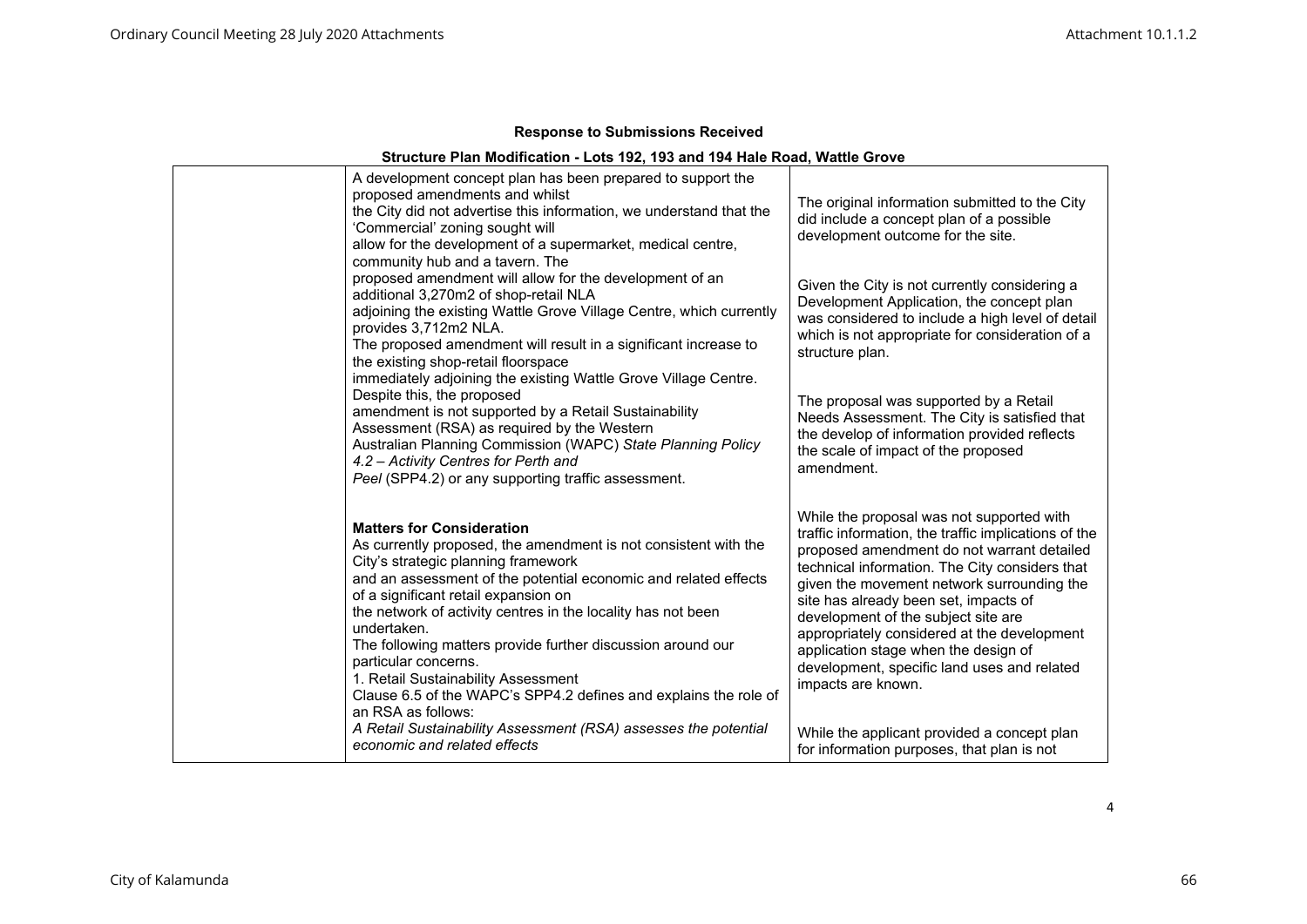| station, in view of the scale and likely impact of the proposal. As<br>the proposal is not within the walkable<br>catchment of a passenger railway station Clause 6.5.2 of SPP4.2<br>does not apply to the subject site.<br>Although there are applicable exemptions that would not require<br>an RSA to be provided, these do not<br>apply in this instance.<br>A Retail Needs Assessment (RNA) has been prepared by Pracsys<br>to support the proposed<br>amendment, however, this is not considered to be appropriate and<br>provides an insufficient amount<br>of relevant detail for the City's consideration.<br>Based on the requirements of SPP4.2, an RSA is required to<br>support the proposed amendment. |  | of a significant retail expansion on the network of activity centres<br>in a locality. It addresses<br>such effects from a local community access or benefit perspective,<br>and is limited to<br>considering potential loss of services, and any associated<br>detriment caused by a proposed<br>development. Competition between businesses of itself is not<br>considered a relevant planning<br>consideration.<br>Clause 6.5.2 of SPP4.2 requires the preparation of an RSA as<br>follows:<br>(1) Major developments and scheme amendments or structure<br>plans that provide for major<br>development are to include a RSA. Furthermore, any proposal that<br>would result in the total<br>shop retail floorspace of a neighbourhood centre exceeding<br>6000m2 nla, or expanding by<br>more than 3000m2 shop-retail nla also requires a RSA.<br>Clause 6.5.2 of SPP4.2 allows for a responsible authority to waive<br>a requirement for a RSA where the<br>proposed shop-retail floorspace is substantially within the walkable<br>catchment of a passenger rail | binding in any way, and could potentially be<br>misleading. |
|----------------------------------------------------------------------------------------------------------------------------------------------------------------------------------------------------------------------------------------------------------------------------------------------------------------------------------------------------------------------------------------------------------------------------------------------------------------------------------------------------------------------------------------------------------------------------------------------------------------------------------------------------------------------------------------------------------------------|--|------------------------------------------------------------------------------------------------------------------------------------------------------------------------------------------------------------------------------------------------------------------------------------------------------------------------------------------------------------------------------------------------------------------------------------------------------------------------------------------------------------------------------------------------------------------------------------------------------------------------------------------------------------------------------------------------------------------------------------------------------------------------------------------------------------------------------------------------------------------------------------------------------------------------------------------------------------------------------------------------------------------------------------------------------------------------|-------------------------------------------------------------|
|----------------------------------------------------------------------------------------------------------------------------------------------------------------------------------------------------------------------------------------------------------------------------------------------------------------------------------------------------------------------------------------------------------------------------------------------------------------------------------------------------------------------------------------------------------------------------------------------------------------------------------------------------------------------------------------------------------------------|--|------------------------------------------------------------------------------------------------------------------------------------------------------------------------------------------------------------------------------------------------------------------------------------------------------------------------------------------------------------------------------------------------------------------------------------------------------------------------------------------------------------------------------------------------------------------------------------------------------------------------------------------------------------------------------------------------------------------------------------------------------------------------------------------------------------------------------------------------------------------------------------------------------------------------------------------------------------------------------------------------------------------------------------------------------------------------|-------------------------------------------------------------|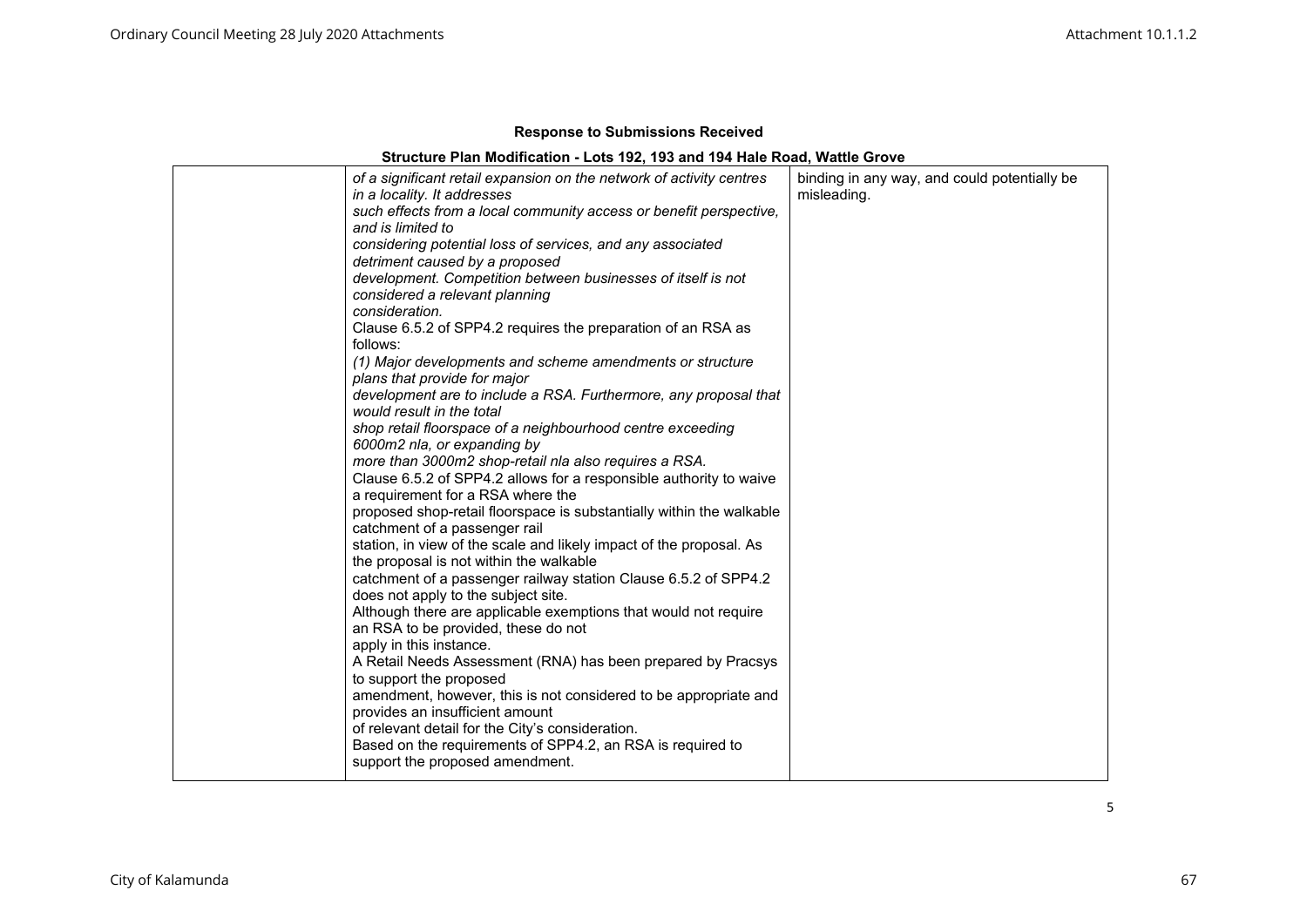# **Structure Plan Modification - Lots 192, 193 and 194 Hale Road, Wattle Grove**

| 2. Supporting Traffic Information<br>The proposed amendment is not supported by any traffic analysis.<br>The WAPC's Transport<br>Assessment Guidelines indicate that at least a Traffic Impact<br>Statement, or more likely a Transport<br>Impact Assessment is required as a result of a proposed<br>amendment seeking to facilitate a future<br>development with an additional shop/retail floorspace of 3,270m2<br>NLA.                  |                                                                                                                                                                                                                  |
|---------------------------------------------------------------------------------------------------------------------------------------------------------------------------------------------------------------------------------------------------------------------------------------------------------------------------------------------------------------------------------------------------------------------------------------------|------------------------------------------------------------------------------------------------------------------------------------------------------------------------------------------------------------------|
| The proposed amendment will allow for a number of additional<br>land uses to be considered at the<br>subject site in the future, which are land uses that can generate a<br>much larger volume of traffic. This<br>is detailed within table 1 of the WAPC's Transport Assessment<br>Guidelines below and indicates that<br>the proposal will have a moderate – high impact based on the<br>additional shop/retail floorspace<br>achievable. |                                                                                                                                                                                                                  |
| 3. Integrating Development                                                                                                                                                                                                                                                                                                                                                                                                                  |                                                                                                                                                                                                                  |
| We note that a future development proposal at the subject site will<br>be unlikely to integrate with the<br>existing Wattle Grove Village Centre to the immediate south of the<br>subject site. Existing development<br>at Lot 191 (No. 332) Hale Road has only recently been completed                                                                                                                                                     | The City agrees that due to the event of two<br>lots being developed in advance of the<br>adjoining three lots.                                                                                                  |
| and does not allow for any vehicle<br>or pedestrian connections between the existing and future<br>shop/retail floorspace proposed.<br>In the event that additional shop/retail floorspace at the subject<br>site is enabled through the proposed                                                                                                                                                                                           | However the subject sites are already<br>designated for "Mixed Use' development,<br>which would have benefited from greater<br>integration and allowance for reciprocal<br>access and parking between the sites. |
| amendment, the City needs to be aware of the potential<br>integration issues that will occur as part of<br>the development application process. In reality, the Wattle Grove<br>Village Centre will be made up of                                                                                                                                                                                                                           | But this is not a distinguishing element of the<br>proposed amendment, as the opportunity for<br>integration between the existing 'Commercial'                                                                   |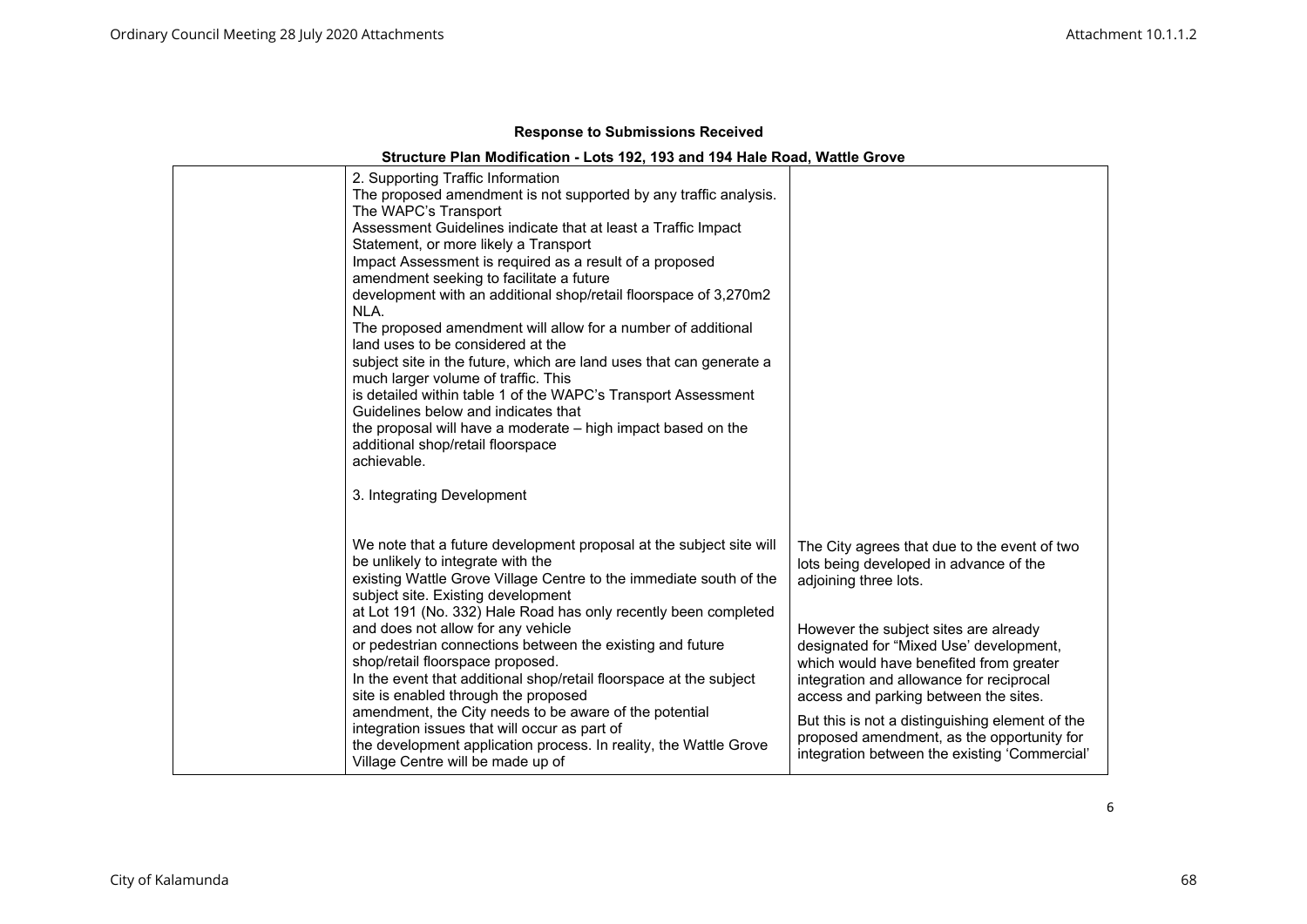# **Structure Plan Modification - Lots 192, 193 and 194 Hale Road, Wattle Grove**

| two distinctly separate centres, with inadequate vehicle and<br>pedestrian connections being able to be                                                                                                                                                                                                                                                                                                                                                                                                                                                                                                                                                                                                                                                                                                                                                                                                                                                                                                  | designated sites and the adjoining 'Mixed Use'<br>sites is already not available.                                                                                                                                                                                 |
|----------------------------------------------------------------------------------------------------------------------------------------------------------------------------------------------------------------------------------------------------------------------------------------------------------------------------------------------------------------------------------------------------------------------------------------------------------------------------------------------------------------------------------------------------------------------------------------------------------------------------------------------------------------------------------------------------------------------------------------------------------------------------------------------------------------------------------------------------------------------------------------------------------------------------------------------------------------------------------------------------------|-------------------------------------------------------------------------------------------------------------------------------------------------------------------------------------------------------------------------------------------------------------------|
| provided between two areas where products and services are<br>provided to the community.<br>The appropriate integration of shop/retail floorspace is a key<br>requirement and cannot be overlooked<br>as it would be contrary to the WAPC's SPP4.2 which states that,<br>'Neighbourhood and local centres<br>play an important role in providing walkable access to services                                                                                                                                                                                                                                                                                                                                                                                                                                                                                                                                                                                                                             | The City considers that the three sites subject<br>to the proposed amendment will be able to<br>achieve a desirable level of integration.                                                                                                                         |
| and facilities for communities'.                                                                                                                                                                                                                                                                                                                                                                                                                                                                                                                                                                                                                                                                                                                                                                                                                                                                                                                                                                         |                                                                                                                                                                                                                                                                   |
| 4. Planning for Aged Persons<br>The City's Local Planning Strategy and Age Friendly Strategy and<br>Action Plan specifically identifies<br>the need to plan for the City's existing and future aged population<br>within the local government area.<br>The City's Local Planning Strategy recognises the need to plan for<br>aged persons and the Applicant's<br>submission responds to this by including various extracts from the<br>Local Planning Strategy in this<br>regard.<br>The proposed amendment seeks to change the designated land<br>use at the subject site to allow for a<br>potential development of a supermarket, medical centre,<br>community hub and a tavern. This will result<br>in a reduced area of 'Mixed Use' zoned land and therefore reduce<br>the ability to provide<br>aged/dependant dwellings or aged residential care land uses at<br>the subject site in accordance with<br>the City's overarching development aspirations set out in its Local<br>Planning Strategy. | Aged Residential Care is a land use which is<br>capable of approval in both the 'Mixed Use'<br>and 'Commercial' designations. Should the<br>landowners wish to develop all three sites for<br>aged persons, they will be able to under the<br>proposed amendment. |
| <b>Summary</b><br>The proposed amendment will substantially increase the existing<br>shop/retail floorspace at the subject                                                                                                                                                                                                                                                                                                                                                                                                                                                                                                                                                                                                                                                                                                                                                                                                                                                                               |                                                                                                                                                                                                                                                                   |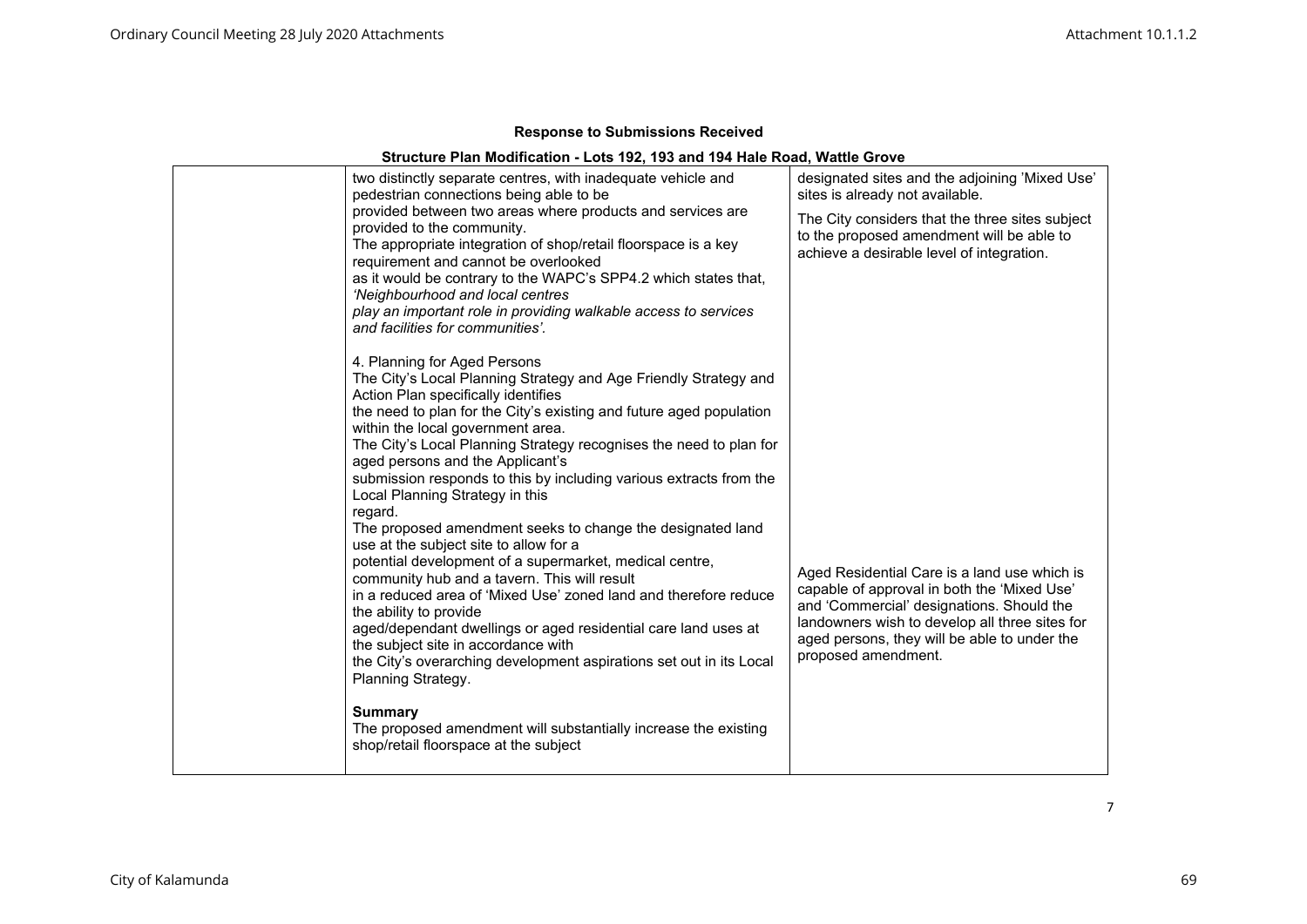# **Structure Plan Modification - Lots 192, 193 and 194 Hale Road, Wattle Grove**

| site, delaying any future development opportunities at Hawaiian's<br>Forrestfield from occurring in the<br>short to medium term.                                                                                                                                                                                                                                                                                                                             |  |
|--------------------------------------------------------------------------------------------------------------------------------------------------------------------------------------------------------------------------------------------------------------------------------------------------------------------------------------------------------------------------------------------------------------------------------------------------------------|--|
| Following our review, we are of the opinion that the proposed<br>amendment should not be adopted by<br>Council in its current form for the reasons identified below:<br>• The proposed shop/retail floorspace expansion represents a<br>substantial increase and is not<br>appropriately justified as a RSA has not been prepared in<br>accordance with the WAPC's<br>SPP4.2 requiring this.<br>• The proposed amendment, floorspace expansion and potential |  |
| land uses that may locate at<br>the subject site as a result of the proposed amendment will likely<br>have a moderate to high<br>impact on the surrounding road network. As such, at least a Traffic<br>Impact Statement but<br>more likely a Traffic Impact Assessment would be required in<br>accordance with the WAPC's                                                                                                                                   |  |
| Transport Assessment Guidelines to support the proposal.<br>• The subject site immediately adjoins the existing Wattle Grove<br>Village Centre to the south.<br>There are limited opportunities for the existing centre and a<br>proposed future development to<br>appropriately integrate with one another. The lack of integration                                                                                                                         |  |
| will result in a poor planning<br>outcome and potentially increased localised vehicular movements<br>between the subject site<br>and Wattle Grove Village Centre should the amendment be<br>approved.<br>. The proposed amendment will facilitate a potential future<br>supermarket development and<br>tavern at the subject site. This will reduce the existing area                                                                                        |  |
| available at the subject site to                                                                                                                                                                                                                                                                                                                                                                                                                             |  |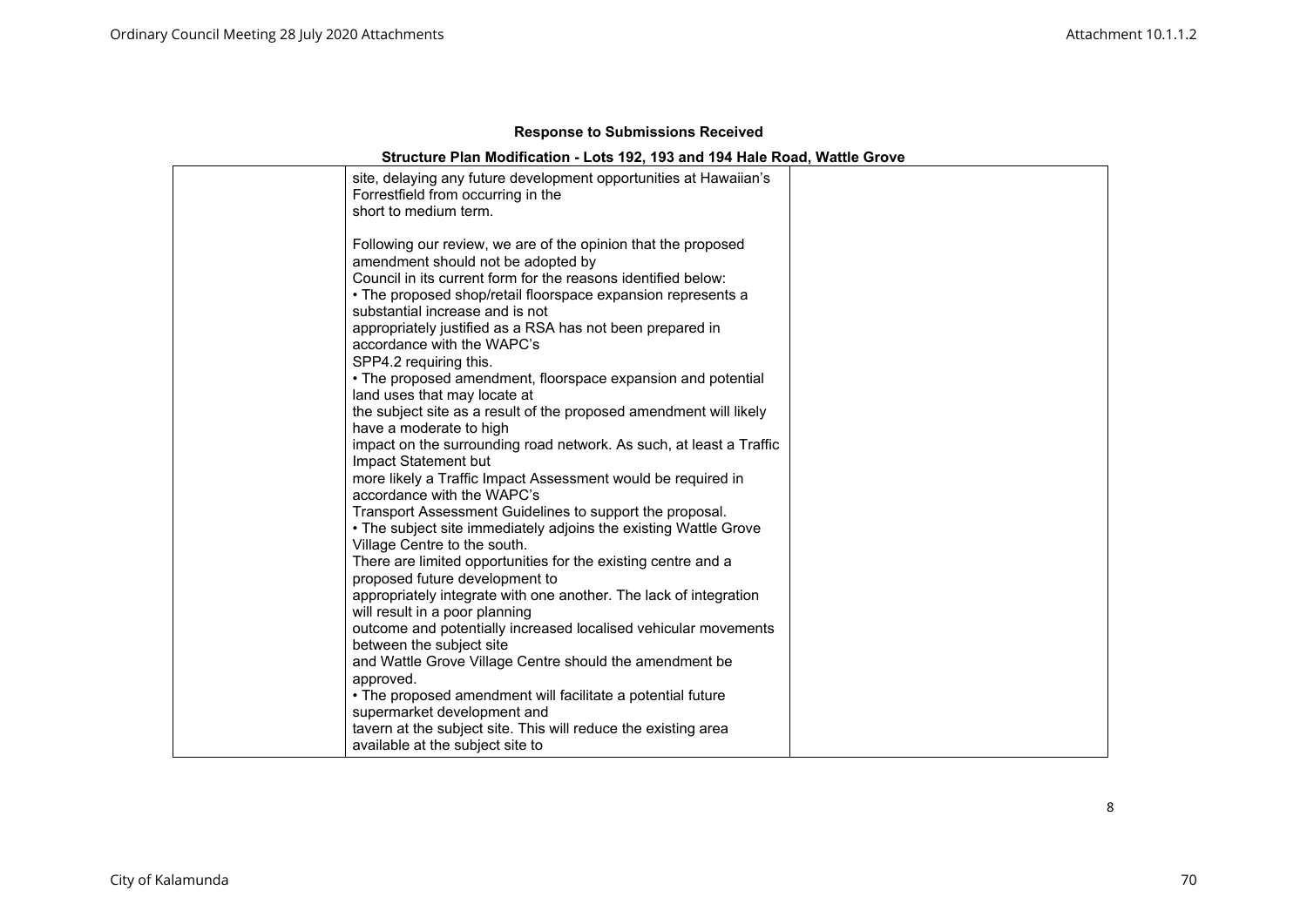|                    | facilitate housing opportunities for a growing aged population in<br>the City and this is contrary<br>to the City's Local Planning Strategy in this respect.<br>It is respectfully requested that the Council do not proceed to<br>adopt the proposed amendment in its<br>current form and request the applicant provide a RSA to support<br>the floorspace expansion along with<br>an appropriate traffic analysis to support the increased activity and<br>vehicle trips generated.                                                                                                                                                                                                                                                                                                                                                                                                                                                                                                                                                                                                                                                                                                                                                                                                                           |                                                                                                                |
|--------------------|-----------------------------------------------------------------------------------------------------------------------------------------------------------------------------------------------------------------------------------------------------------------------------------------------------------------------------------------------------------------------------------------------------------------------------------------------------------------------------------------------------------------------------------------------------------------------------------------------------------------------------------------------------------------------------------------------------------------------------------------------------------------------------------------------------------------------------------------------------------------------------------------------------------------------------------------------------------------------------------------------------------------------------------------------------------------------------------------------------------------------------------------------------------------------------------------------------------------------------------------------------------------------------------------------------------------|----------------------------------------------------------------------------------------------------------------|
| <b>Submitter 9</b> | <b>XXXX</b> have prepared this submission in objection to proposed<br>Outlined Development Plan (ODP)<br>amendments being sought to the Wattle Grove Urban Cell U9<br>ODP. The amendments propose to<br>modify the designated zoning of Lots 192, 193 and 194 (No. 310,<br>318 and 326) Hale Road, Wattle<br>Grove (the subject site) from 'Mixed Use' to 'Commercial' to<br>facilitate a significant increase in<br>shop/retail floorspace.<br>This submission has been prepared on behalf of Hyde Park<br>Management Ltd, being the landowner<br>Hawaiian's Forrestfield located at Lot 102 (No. 20) Strelitzia<br>Avenue, Forrestfield and Lot 109 (No. 80)<br>Hale Road, Forrestfield approximately 2.2km north east of the<br>subject site.<br>We have reviewed the proposed amendment and accompanying<br>supporting reports prepared by<br>Dynamic Planning and Pracsys. Whilst the increase in retail<br>floorspace at the existing neighbourhood<br>centre is able to be contemplated, we are concerned that the<br>proposed amendment is not consistent<br>with pivotal aspects of the City of Kalamunda (the City) local<br>planning framework and the State's<br>planning framework.<br>The additional shop/retail floorspace being sought in this location<br>has not been appropriately justified | This submission is substantially similar to<br>submission 8. Please refer to the responses in<br>submission 8. |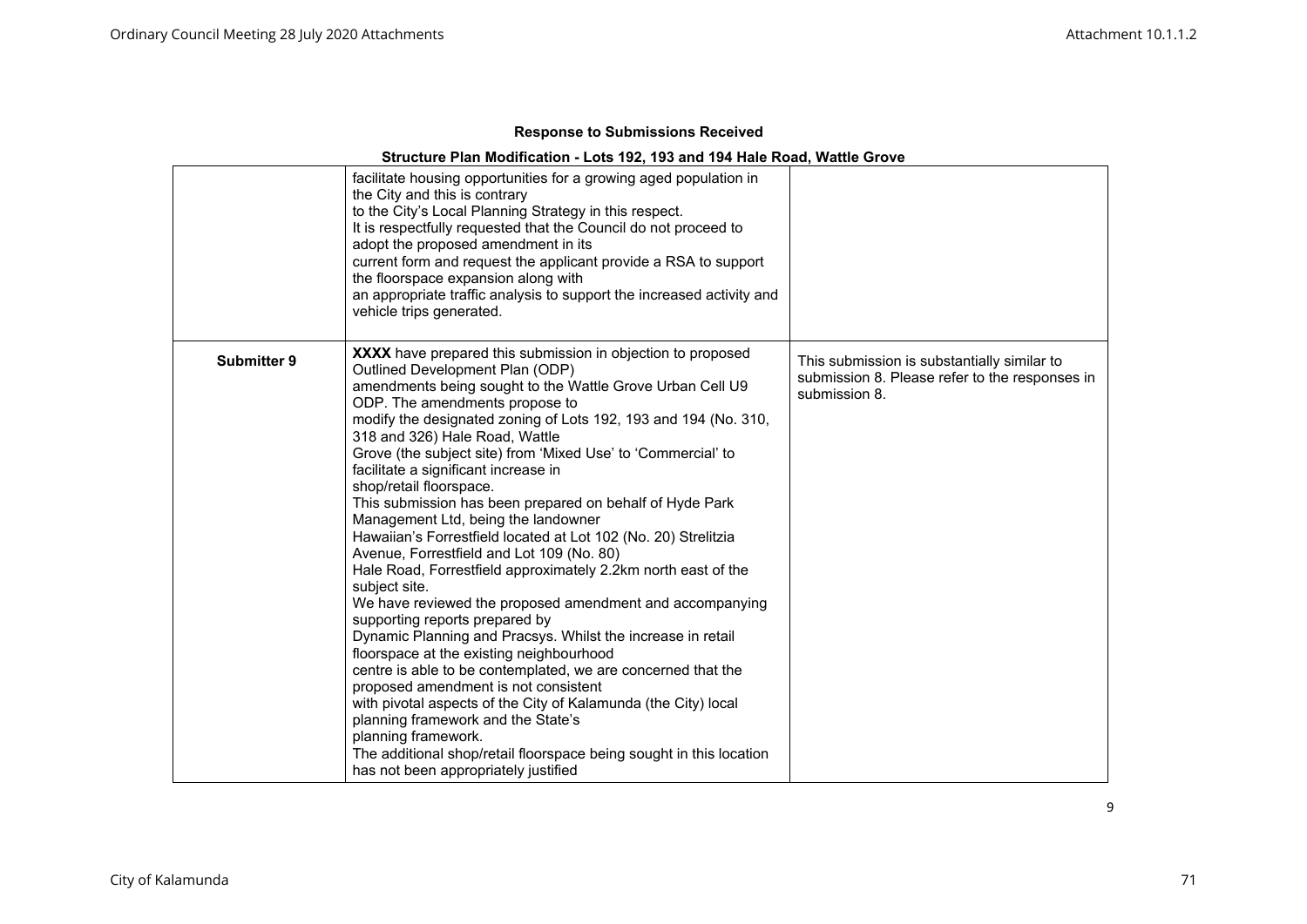|  | <b>Response to Submissions Received</b> |  |
|--|-----------------------------------------|--|
|--|-----------------------------------------|--|

# **Structure Plan Modification - Lots 192, 193 and 194 Hale Road, Wattle Grove**

| and lacks supporting information required by State Planning Policy<br>to facilitate such a request. On<br>this basis, we respectfully request that the proposed amendment<br>not be adopted by Council in its<br>current form for the reasons identified below.                                                                                                                                                                                                                                                       |  |
|-----------------------------------------------------------------------------------------------------------------------------------------------------------------------------------------------------------------------------------------------------------------------------------------------------------------------------------------------------------------------------------------------------------------------------------------------------------------------------------------------------------------------|--|
| <b>Proposed Amendment - Our Review</b><br>We understand the proposed amendment seeks to rezone a<br>portion of the subject site from 'Mixed<br>Use' to 'Commercial', with the 'Commercial' zoned portion of the<br>subject site being located to front<br>Hale Road. The remaining portion of the site will remain 'Mixed<br>Use'.<br>The Applicant advises that the amendment should be considered<br>a 'minor amendment' in accordance                                                                              |  |
| with the Planning and Development (Local Planning Scheme)<br>Regulations 2015. The proposal should<br>not be considered as minor given the proposed doubling of shop-<br>retail net lettable area (NLA).<br>A development concept plan has been prepared to support the<br>proposed amendments and whilst<br>the City did not advertise this information, we understand that the<br>'Commercial' zoning sought will<br>allow for the development of a supermarket, medical centre,<br>community hub and a tavern. The |  |
| proposed amendment will allow for the development of an<br>additional 3,270m2 of shop-retail NLA<br>adjoining the existing Wattle Grove Village Centre, which currently<br>provides 3,712m2 NLA.<br>The proposed amendment will result in a significant increase to<br>the existing shop-retail floorspace<br>immediately adjoining the existing Wattle Grove Village Centre.<br>Despite this, the proposed<br>amendment is not supported by a Retail Sustainability<br>Assessment (RSA) as required by the Western   |  |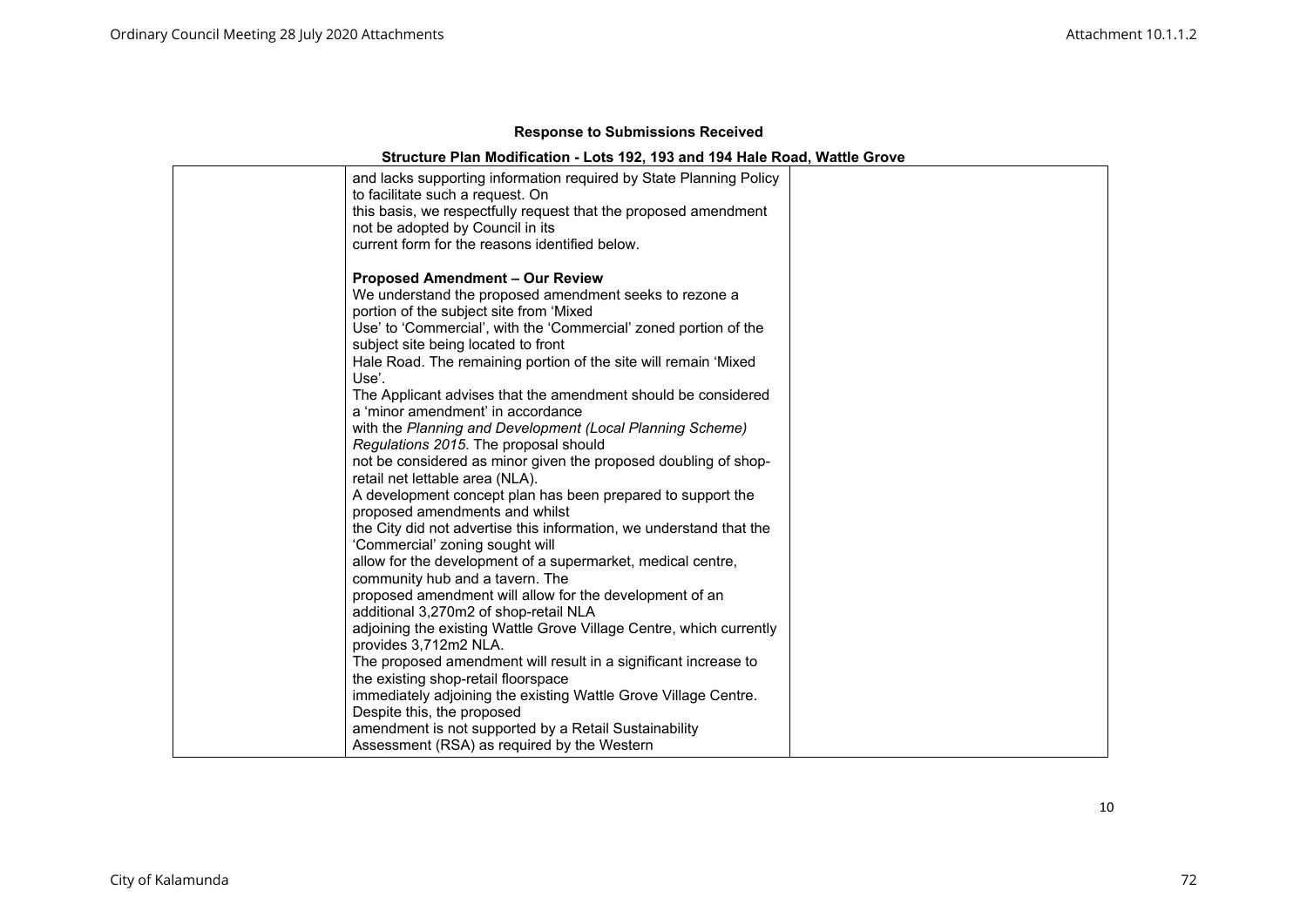|  |  | <b>Response to Submissions Received</b> |  |
|--|--|-----------------------------------------|--|
|--|--|-----------------------------------------|--|

| Australian Planning Commission (WAPC) State Planning Policy<br>4.2 – Activity Centres for Perth and<br>Peel (SPP4.2) or any supporting traffic assessment.                                                                                                                                                                                                                                                                                                                                                                                                                                                                                                                                                                                                                                                                                                                                                                                                                                                                                                                                                                                                                                                                                                     |  |
|----------------------------------------------------------------------------------------------------------------------------------------------------------------------------------------------------------------------------------------------------------------------------------------------------------------------------------------------------------------------------------------------------------------------------------------------------------------------------------------------------------------------------------------------------------------------------------------------------------------------------------------------------------------------------------------------------------------------------------------------------------------------------------------------------------------------------------------------------------------------------------------------------------------------------------------------------------------------------------------------------------------------------------------------------------------------------------------------------------------------------------------------------------------------------------------------------------------------------------------------------------------|--|
| <b>Matters for Consideration</b><br>As currently proposed, the amendment is not consistent with the<br>City's strategic planning framework<br>and an assessment of the potential economic and related effects<br>of a significant retail expansion on<br>the network of activity centres in the locality has not been<br>undertaken.<br>The following matters provide further discussion around our<br>particular concerns.<br>1. Retail Sustainability Assessment<br>Clause 6.5 of the WAPC's SPP4.2 defines and explains the role of<br>an RSA as follows:<br>A Retail Sustainability Assessment (RSA) assesses the potential<br>economic and related effects<br>of a significant retail expansion on the network of activity centres<br>in a locality. It addresses<br>such effects from a local community access or benefit perspective,<br>and is limited to<br>considering potential loss of services, and any associated<br>detriment caused by a proposed<br>development. Competition between businesses of itself is not<br>considered a relevant planning<br>consideration.<br>Clause 6.5.2 of SPP4.2 requires the preparation of an RSA as<br>follows:<br>(1) Major developments and scheme amendments or structure<br>plans that provide for major |  |
| development are to include a RSA. Furthermore, any proposal that<br>would result in the total<br>shop retail floorspace of a neighbourhood centre exceeding<br>6000m2 nla, or expanding by                                                                                                                                                                                                                                                                                                                                                                                                                                                                                                                                                                                                                                                                                                                                                                                                                                                                                                                                                                                                                                                                     |  |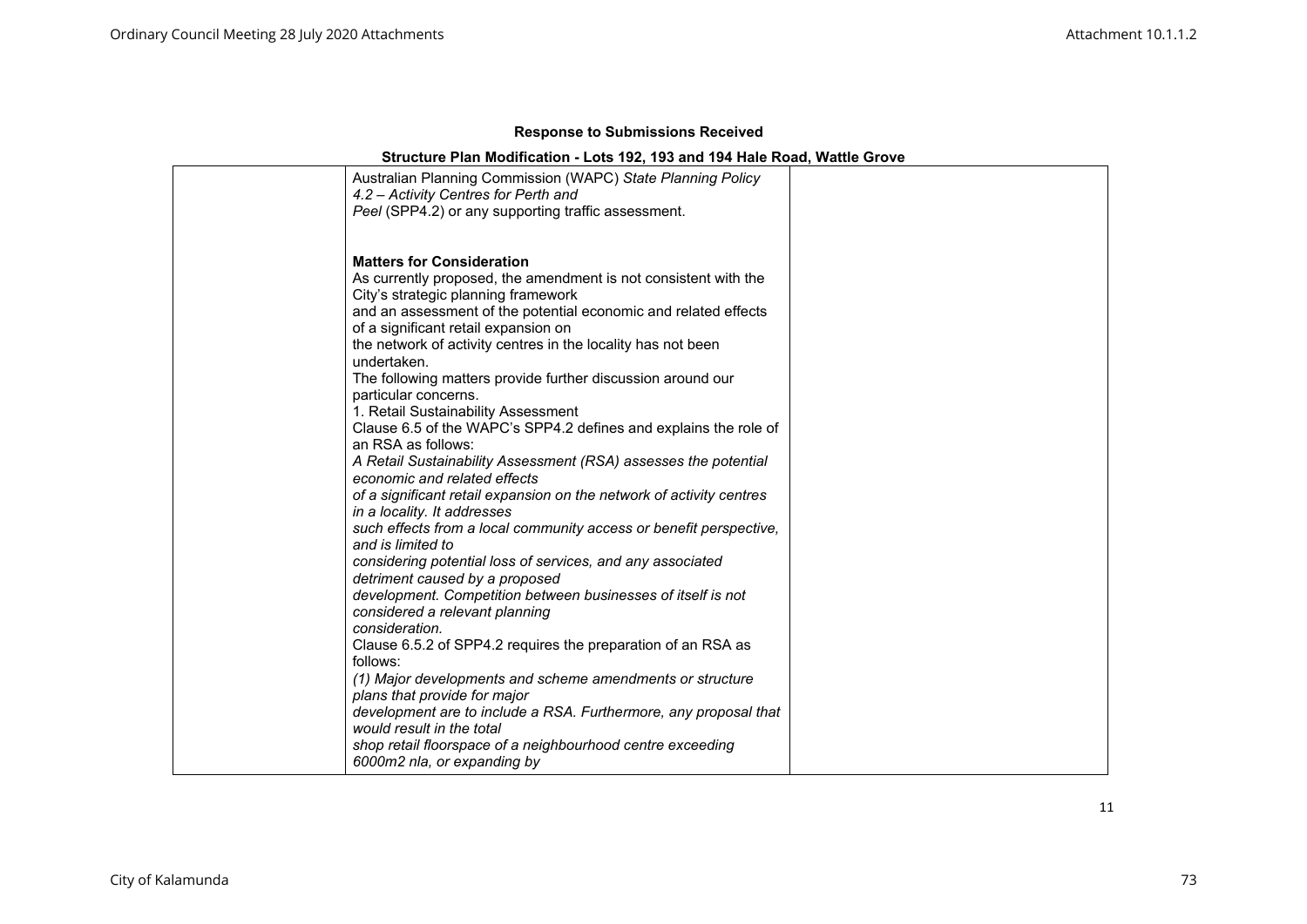| more than 3000m2 shop-retail nla also requires a RSA.                |
|----------------------------------------------------------------------|
| Clause 6.5.2 of SPP4.2 allows for a responsible authority to waive   |
| a requirement for a RSA where the                                    |
| proposed shop-retail floorspace is substantially within the walkable |
| catchment of a passenger rail                                        |
| station, in view of the scale and likely impact of the proposal. As  |
| the proposal is not within the walkable                              |
| catchment of a passenger railway station Clause 6.5.2 of SPP4.2      |
| does not apply to the subject site.                                  |
| Although there are applicable exemptions that would not require      |
| an RSA to be provided, these do not                                  |
| apply in this instance.                                              |
| A Retail Needs Assessment (RNA) has been prepared by Pracsys         |
| to support the proposed                                              |
| amendment, however, this is not considered to be appropriate and     |
| provides an insufficient amount                                      |
| of relevant detail for the City's consideration.                     |
| Based on the requirements of SPP4.2, an RSA is required to           |
| support the proposed amendment.                                      |
| Further, the applicant's submission and supporting RNA provided      |
| were undertaken prior to COVID19 State of Emergency, and as          |
| such, is no longer relevant. Given this, the proposed amendment      |
| should not be supported until such time that a better                |
| understanding of the longer term implications of COVID-19            |
| has/will have on the retail sector.                                  |
| 2. Supporting Traffic Information                                    |
| The proposed amendment is not supported by any traffic analysis.     |
| The WAPC's Transport                                                 |
| Assessment Guidelines indicate that at least a Traffic Impact        |
| Statement, or more likely a Transport                                |
| Impact Assessment is required as a result of a proposed              |
| amendment seeking to facilitate a future                             |
| development with an additional shop/retail floorspace of 3,270m2     |
| NLA.                                                                 |
| The proposed amendment will allow for a number of additional         |
| land uses to be considered at the                                    |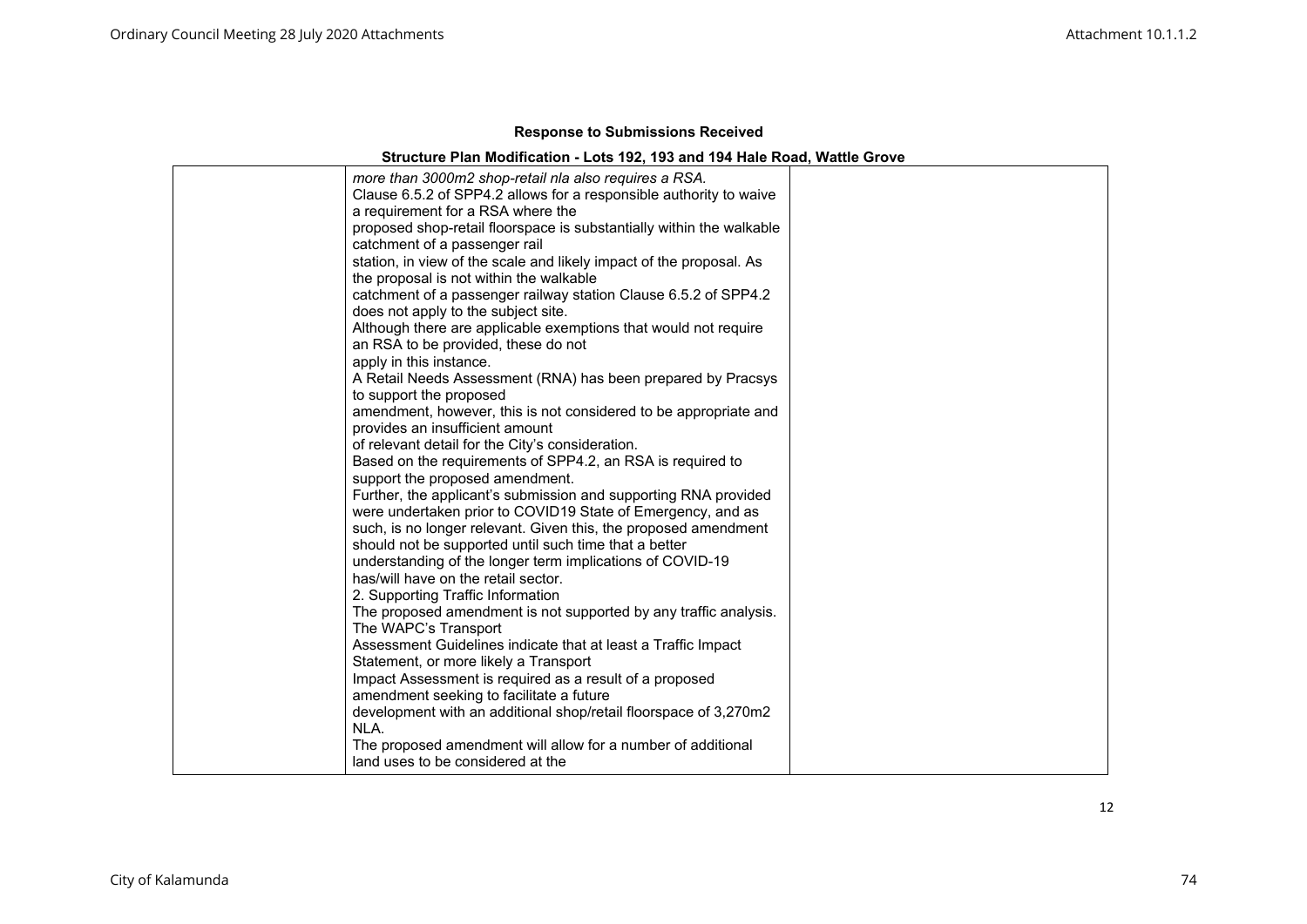| subject site in the future, which are land uses that can generate a<br>much larger volume of traffic. This<br>is detailed within table 1 of the WAPC's Transport Assessment<br>Guidelines below and indicates that<br>the proposal will have a moderate - high impact based on the<br>additional shop/retail floorspace<br>achievable.<br>3. Integrating Development                                                                                                                                                                                                                                                                                                                                                                                                                                                                                                                                                                                                                                                                                                                                                                                                                                                                                                                             |  |
|--------------------------------------------------------------------------------------------------------------------------------------------------------------------------------------------------------------------------------------------------------------------------------------------------------------------------------------------------------------------------------------------------------------------------------------------------------------------------------------------------------------------------------------------------------------------------------------------------------------------------------------------------------------------------------------------------------------------------------------------------------------------------------------------------------------------------------------------------------------------------------------------------------------------------------------------------------------------------------------------------------------------------------------------------------------------------------------------------------------------------------------------------------------------------------------------------------------------------------------------------------------------------------------------------|--|
| We note that a future development proposal at the subject site will<br>be unlikely to integrate with the<br>existing Wattle Grove Village Centre to the immediate south of the<br>subject site. Existing development<br>at Lot 191 (No. 332) Hale Road has only recently been completed<br>and does not allow for any vehicle<br>or pedestrian connections between the existing and future<br>shop/retail floorspace proposed.<br>In the event that additional shop/retail floorspace at the subject<br>site is enabled through the proposed<br>amendment, the City needs to be aware of the potential<br>integration issues that will occur as part of<br>the development application process. In reality, the Wattle Grove<br>Village Centre will be made up of<br>two distinctly separate centres, with inadequate vehicle and<br>pedestrian connections being able to be<br>provided between two areas where products and services are<br>provided to the community.<br>The appropriate integration of shop/retail floorspace is a key<br>requirement and cannot be overlooked<br>as it would be contrary to the WAPC's SPP4.2 which states that,<br>'Neighbourhood and local centres<br>play an important role in providing walkable access to services<br>and facilities for communities'. |  |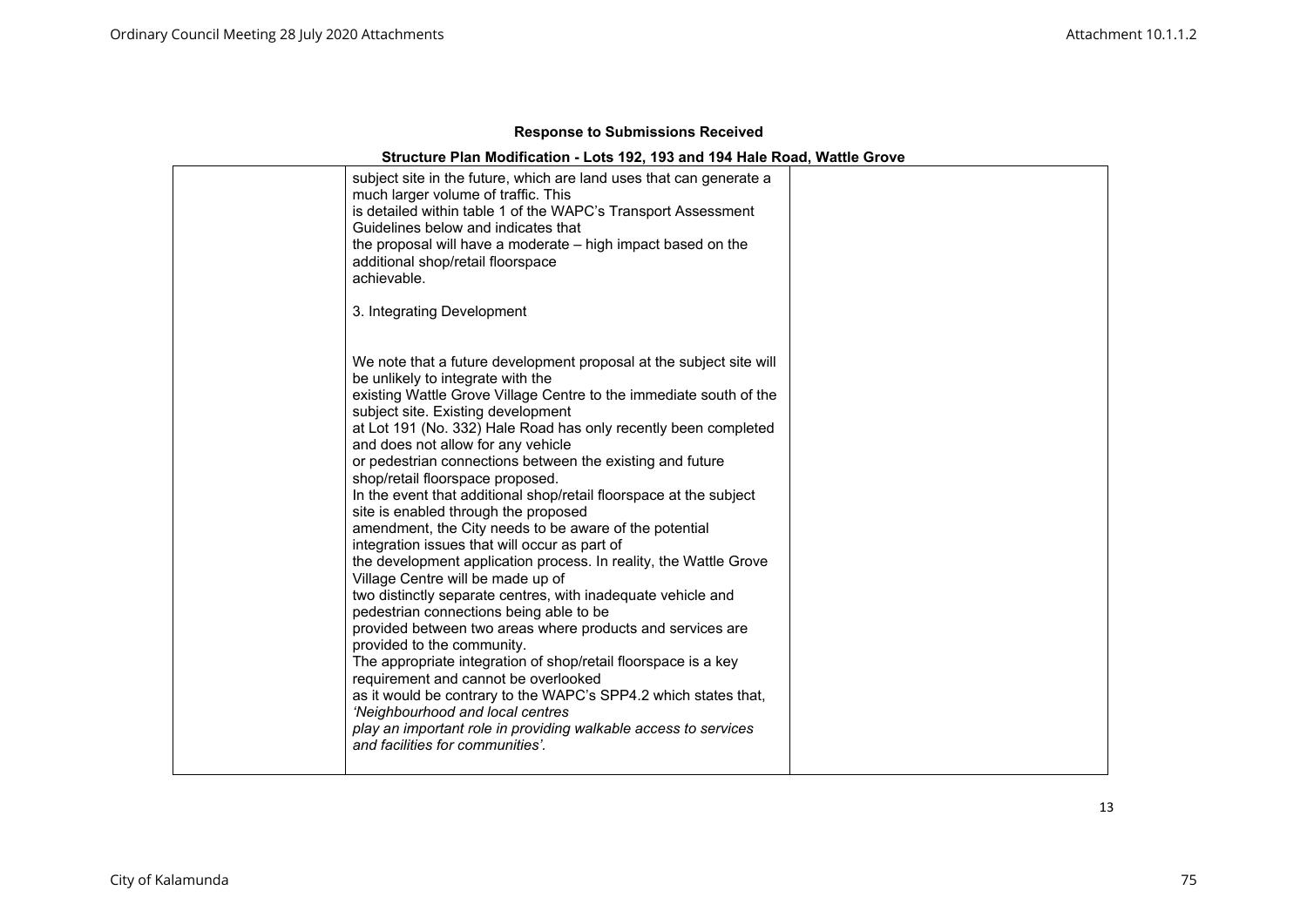# **Structure Plan Modification - Lots 192, 193 and 194 Hale Road, Wattle Grove**

| 4. Planning for Aged Persons<br>The City's Local Planning Strategy and Age Friendly Strategy and<br>Action Plan specifically identifies<br>the need to plan for the City's existing and future aged population<br>within the local government area.<br>The City's Local Planning Strategy recognises the need to plan for<br>aged persons and the Applicant's<br>submission responds to this by including various extracts from the<br>Local Planning Strategy in this<br>regard.<br>The proposed amendment seeks to change the designated land<br>use at the subject site to allow for a<br>potential development of a supermarket, medical centre,<br>community hub and a tavern. This will result<br>in a reduced area of 'Mixed Use' zoned land and therefore reduce<br>the ability to provide<br>aged/dependant dwellings or aged residential care land uses at<br>the subject site in accordance with<br>the City's overarching development aspirations set out in its Local<br>Planning Strategy. | Furthermore, portions of the Wattle Grove Village Centre remain<br>undeveloped despite having the ability to provide additional<br>shop/retail floorspace in this location. The amendment, if<br>approved, may exacerbate vacancies in the existing centre under<br>current and likely future economic circumstances as existing and<br>potential tenants don't renew or seek leases on the basis of<br>speculation associated with the delivery of future floorspace in this<br>location. This would then have the effect of reducing the levels of<br>retail and other services to the catchment population indefinitely. |  |
|----------------------------------------------------------------------------------------------------------------------------------------------------------------------------------------------------------------------------------------------------------------------------------------------------------------------------------------------------------------------------------------------------------------------------------------------------------------------------------------------------------------------------------------------------------------------------------------------------------------------------------------------------------------------------------------------------------------------------------------------------------------------------------------------------------------------------------------------------------------------------------------------------------------------------------------------------------------------------------------------------------|-----------------------------------------------------------------------------------------------------------------------------------------------------------------------------------------------------------------------------------------------------------------------------------------------------------------------------------------------------------------------------------------------------------------------------------------------------------------------------------------------------------------------------------------------------------------------------------------------------------------------------|--|
|                                                                                                                                                                                                                                                                                                                                                                                                                                                                                                                                                                                                                                                                                                                                                                                                                                                                                                                                                                                                          |                                                                                                                                                                                                                                                                                                                                                                                                                                                                                                                                                                                                                             |  |
| <b>Summary</b><br>The proposed amendment will substantially increase the existing<br>shop/retail floorspace at the subject<br>site, delaying any future development opportunities at Hawaiian's                                                                                                                                                                                                                                                                                                                                                                                                                                                                                                                                                                                                                                                                                                                                                                                                          |                                                                                                                                                                                                                                                                                                                                                                                                                                                                                                                                                                                                                             |  |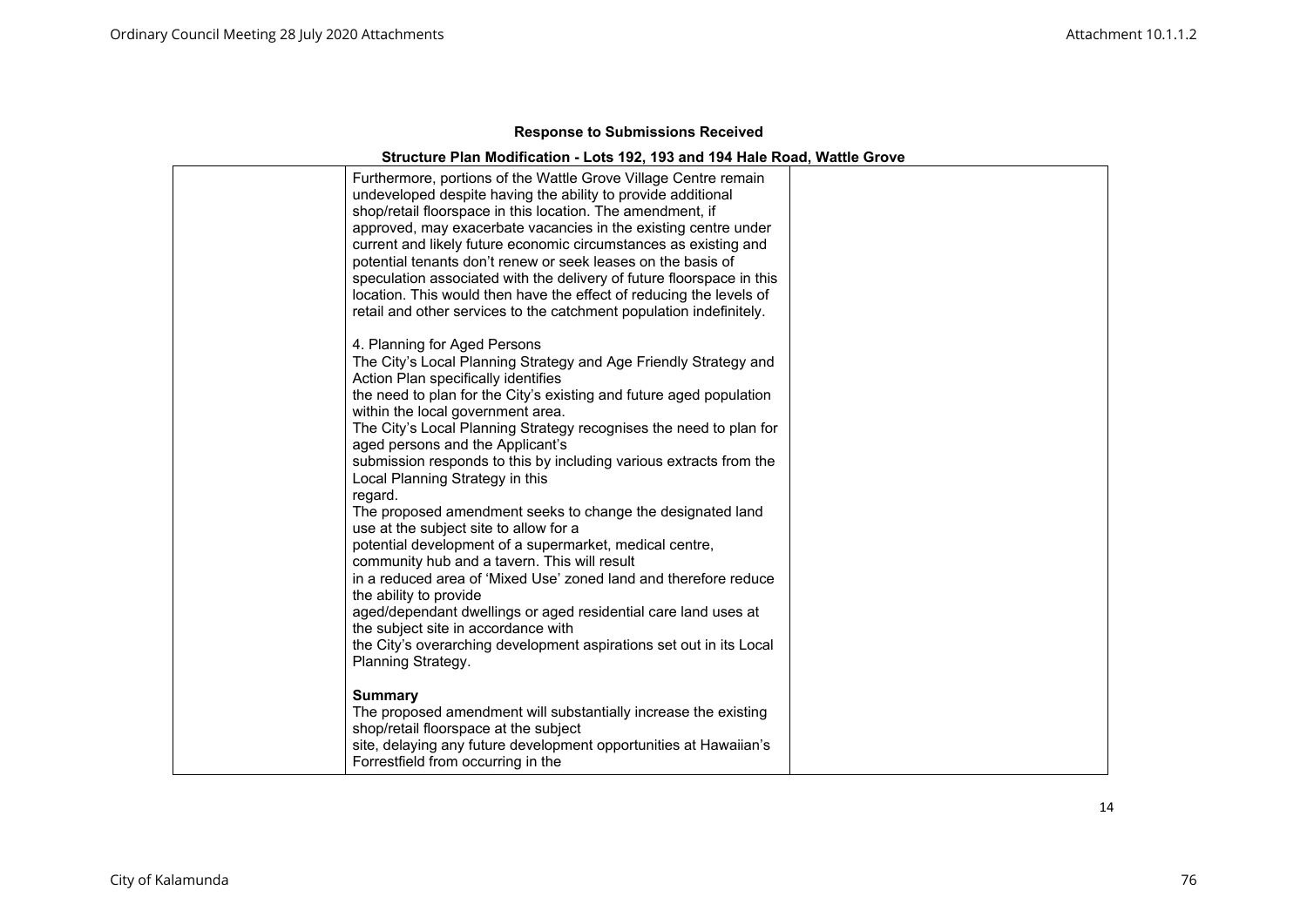# **Structure Plan Modification - Lots 192, 193 and 194 Hale Road, Wattle Grove**

| short to medium term.                                                                               |  |
|-----------------------------------------------------------------------------------------------------|--|
| Following our review, we are of the opinion that the proposed<br>amendment should not be adopted by |  |
| Council in its current form for the reasons identified below:                                       |  |
| • The proposed shop/retail floorspace expansion represents a                                        |  |
| substantial increase and is not                                                                     |  |
| appropriately justified as a RSA has not been prepared in                                           |  |
| accordance with the WAPC's                                                                          |  |
| SPP4.2 requiring this.                                                                              |  |
| • The proposed amendment, floorspace expansion and potential<br>land uses that may locate at        |  |
| the subject site as a result of the proposed amendment will likely                                  |  |
| have a moderate to high                                                                             |  |
| impact on the surrounding road network. As such, at least a Traffic                                 |  |
| Impact Statement but                                                                                |  |
| more likely a Traffic Impact Assessment would be required in                                        |  |
| accordance with the WAPC's                                                                          |  |
| Transport Assessment Guidelines to support the proposal.                                            |  |
| • The subject site immediately adjoins the existing Wattle Grove                                    |  |
| Village Centre to the south.                                                                        |  |
| There are limited opportunities for the existing centre and a                                       |  |
| proposed future development to                                                                      |  |
| appropriately integrate with one another. The lack of integration                                   |  |
| will result in a poor planning<br>outcome and potentially increased localised vehicular movements   |  |
| between the subject site                                                                            |  |
| and Wattle Grove Village Centre should the amendment be                                             |  |
| approved.                                                                                           |  |
| • The proposed amendment will facilitate a potential future                                         |  |
| supermarket development and                                                                         |  |
| tavern at the subject site. This will reduce the existing area                                      |  |
| available at the subject site to                                                                    |  |
| facilitate housing opportunities for a growing aged population in                                   |  |
| the City and this is contrary                                                                       |  |
| to the City's Local Planning Strategy in this respect.                                              |  |